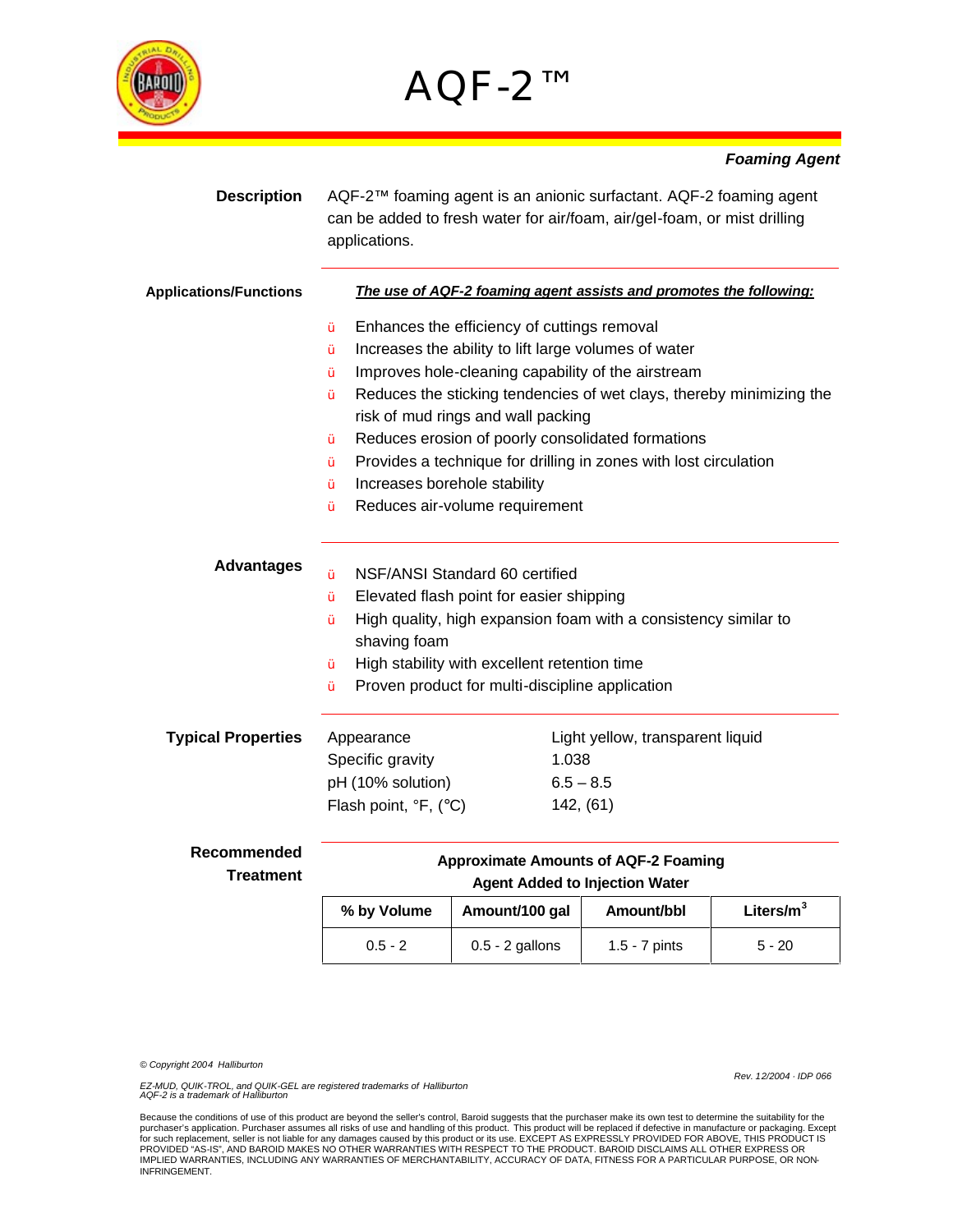## **Recommended Treatment (Continued)**

## **Product Make-up for Air Drilling Injection Slurries Main Ingredient of Injection Slurry Water (gallons) QUIK-GEL® viscosifier (pounds) QUIK-TROL® polymer (pounds) AQF-2™ foaming agent (% by volume)** Foam Drilling am Dhinny | 100 | … | … | 0.5 - 2.0 *Mixing/Injection Procedure*  Add AQF-2 foaming agent to injection water. Inject into the air stream at a rate necessary to maintain hole stability and penetration rate. Increase amount of AQF-2 foaming agent as required to compensate for downhole water dilution. Stiff-Foam <del>Drilling System</del> 100 … 0.5 - 1 0.5 - 2.0 *Mixing/Injection Procedure* Mix polymer with water before adding AQF-2 foaming agent. 1-2 pints of EZ-MUD® polymer emulsion may be used as a substitute for QUIK-TROL polymer. Inject into the air stream at a rate necessary to maintain hole stability and penetration rate. Gel-Foam Drilling System <sup>100</sup> 12 – 15 <sup>1</sup> 0.5 - 1.0 *Mixing/Injection Procedure*  Mix viscosifier and polymer with water before adding AQF-2 foaming agent. Inject into the air stream at a rate necessary to maintain hole stability and penetration rate. Resulting viscosity is 32-40 sec/qt as measured by Marsh Funnel. Conversion Table Pounds per 100 gallons | Pounds per Barrel | Kilograms per meter<sup>3</sup> 0.5 0.21 0.6 1.0 0.42 1.2 12 5 14.3 15 6.5 18.5

*Note:* 

*Close product container immediately after use to avoid gelation of remaining AQF-2 foaming agent.*

*Note:*

**Foam and effluent must never be discharged into a stream or waterway. It is the contractor's responsibility to contain foam/effluent, cuttings, and production water. Utilize hay bales, temporary containment ponds or systems to isolate the foam.**